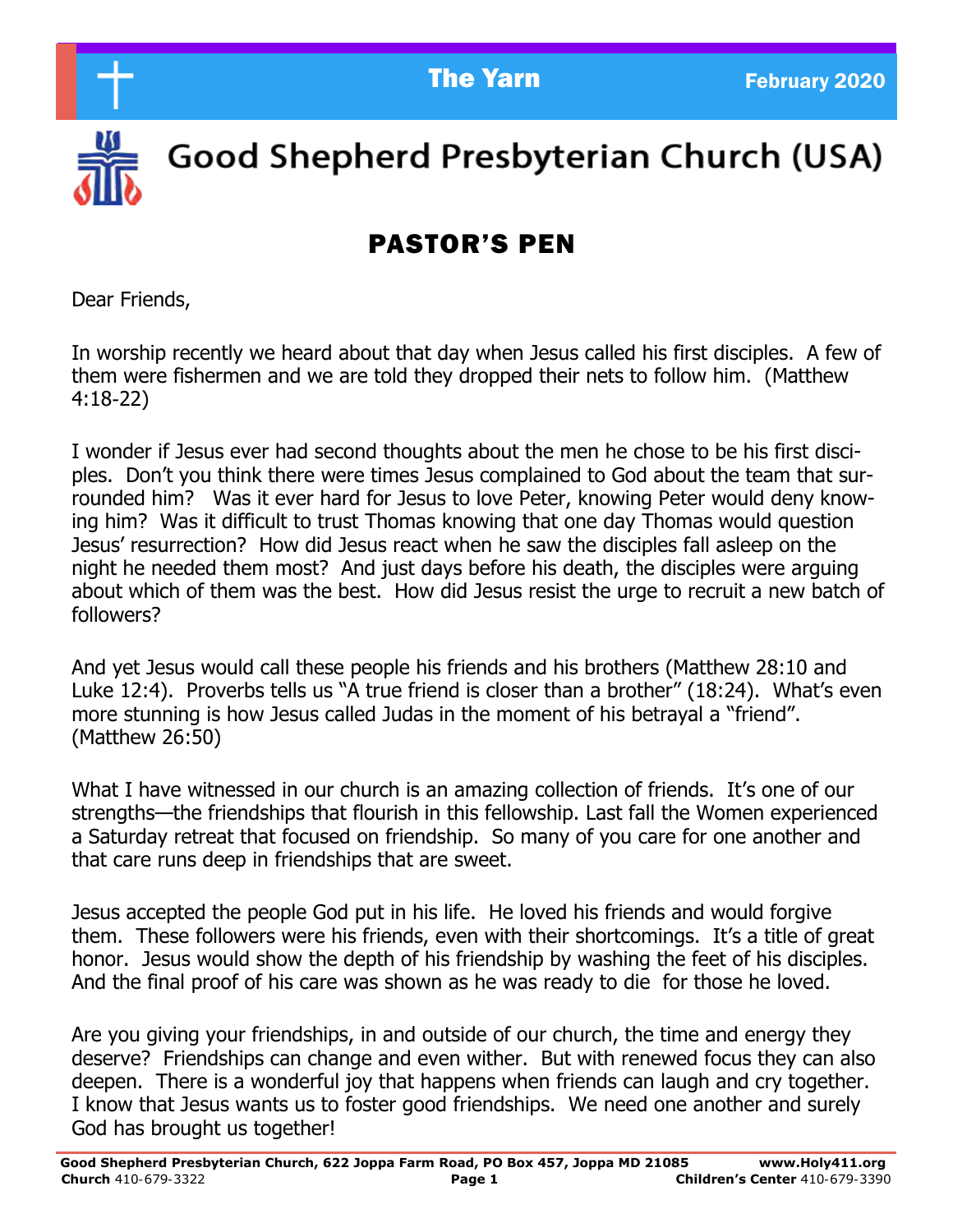Some day, I hope to look back on my time here and pray: "Thank you God for the people<br>at Cood Shaphard Presbyterian Church - How glad I am for the friendships that started in at Good Shepherd Presbyterian Church. How glad I am for the friendships that started in February of 2019." I count it a blessing to know each of you and to have you as brothers and sisters in Christ. You are a friend.

To the glory of Jesus. Pastor Keith

#### HOME COMMUNION

Do you have an interest in assisting with home communion to members who can not be in worship?

Please contact Pastor Keith about this ministry.

### TEACHER OF THE MONTH!

The Children's Center would like to celebrate Jen Doane, as Teacher of the Month. Jen has been a hero this flu season, managing to assist several friends when they were at their lowest moments (we will spare you the details, but one day a parent went out and bought Jen shoes and a box of chocolates because of what she had dealt with earlier that morning). We thank Jen for her unwavering ability to assist our children and families!



#### CONGREGAIONAL MEETING

February  $9<sup>th</sup>$  after worship we will meet to act on the terms of call for our pastor and receive the 2020 budget.

2<br>2

#### DEACONS CORNER

Greetings to all!

Deacons have completed the yearly calendar of events and would like you to mark your calendars.

| February 16th  | Movie Night                          |
|----------------|--------------------------------------|
| April 11th     | Egg Hunt                             |
| May 9th        | <b>Spring Fling</b>                  |
| June 14th      | Bagels & Blooms                      |
| July           | Pillow Drive Harford Family<br>House |
| September 13th | Church Picnic on premise             |
| November       | Love Feast and Star Tree             |
|                | kickoff                              |
|                |                                      |

As always, we collect non perishable food items, hygiene, and toiletries, for the food pantry on the 1st Sunday of the month. Feel free to ask Trista, and or Wayne and Joan Douglas what is needed for the pantry.



In addition, remember to bring in your Redner's receipts. Jeannette Petnic will be happy to answer any questions regarding the collection of receipts and how they benefit our pantry. ~~~~~~~~~~~~~~~~~~~~~~~~



 $~\sim~$   $~\sim~$   $~\sim$   $~\sim$   $~\sim$   $~\sim$   $~\sim$   $~\sim$   $~\sim$   $~\sim$   $~\sim$   $~\sim$   $~\sim$   $~\sim$   $~\sim$   $~\sim$   $~\sim$   $~\sim$   $~\sim$   $~\sim$   $~\sim$   $~\sim$   $~\sim$   $~\sim$   $~\sim$   $~\sim$   $~\sim$   $~\sim$   $~\sim$   $~\sim$   $~\sim$   $~\sim$   $~\sim$   $~\sim$   $~\sim$   $~\sim$   $~\$ Chris Bohns Moderator Allen Wronowski Secretary Clay Maas Hospitality / Coffee Hour Sue Thompson Caring and Compassion / Card Ministry

S 2<br>2

2<br>2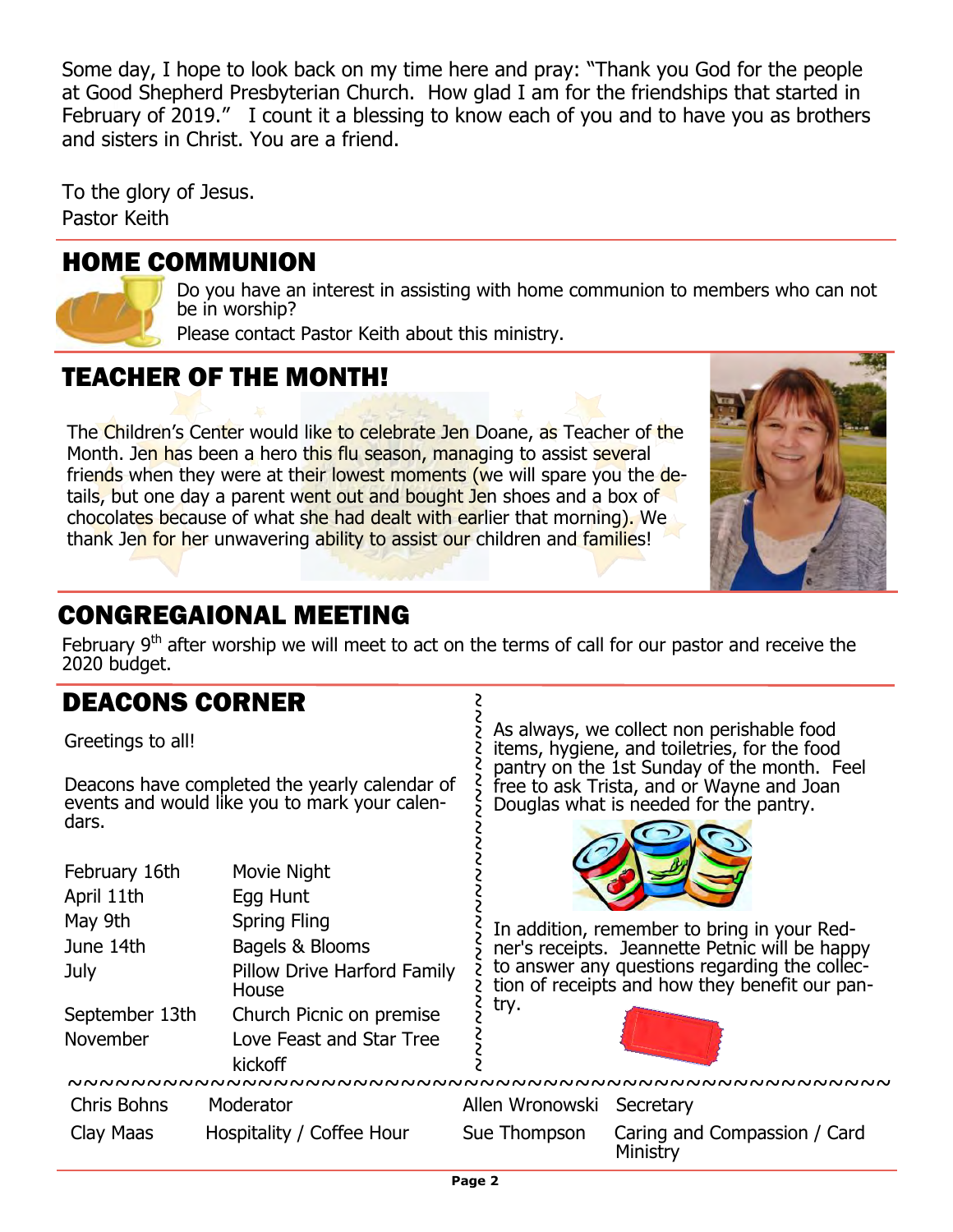# SHEPHERD'S KID'S

The January Shepherd's Kids focused on water. During the first week, the children learned about baptism and the importance of water in our lives. During week two we learned about Noah building the ark. Working with our children is a joy each month as we teach them about Jesus.



We truly appreciate all of our volunteers and their faithful service to this mission. We will meet again on February 12 and 19.



#### **WOMEN'S ASSOCIATI**



#### **Thursday February 27 10:00 AM:**

Our 4th Thursday Program will be Baking Cookies with the Children Center children. Elaine Tich and Ellie Pfoutz are in charge of this project.

Bring your lunch and we can sample some of our freshly baked cookies.

~~~~~~~~~~~~~~~~~~~~~~~~~~~~~~~~~~~~~~~~~~~~~~~~~~~~

**Presbyterian Women's Board Meeting** - Thursday, February 6, 10:00 AM: in the Upper Room at church

~~~~~~~~~~~~~~~~~~~~~~~~~~~~~~~~~~~~~~~~~~~~~~~~~~~~

**GSPC WOMEN'S CIRCLE BIBLE STUDY**

Thursday, February 13, 2020 <<<<10:00 am – 12:00 pm Upper Room>>>> LOVED CARVED IN STONE A Fresh Look at the Ten Commandments



#### **LESSON SIX: Words of Love: Hold Your Marriage Sacred**

**SCRIPTURE:** Exodus 20:14, Genesis2:18-25, and John 8:1-11

**LESSON PURPOSE: to understand God's desire for deep and faithful relationships in the human family and how behavior that has no boundaries can devastate people and communities.** 

**LIFE WOUND:** superficial and exploitative relationships

**PAUSE & REFLECT: Do you think that there is a double standard for women and men when it comes to adultery!** 

 $~\sim~$ 

#### **Sharing Table (February 8, 2020)**

Each year the ladies have been making Valentine Bags to give to each client at our February Sharing Table. If you would like to participate, please bring commercially pre-packaged candies, crackers, snacks, etc. to fill the bags.

Also, on that day, we have been taking new or gently worn clothing such as coats, scarves, winter hats, gloves to donate. Other adult or children clothing is also appreciated.

Toiletries (hotel samples or regular size) are always a big hit too. Last year we noticed a real need for moisturizing lotion.

**Clothing items due by February 2! THANK YOU! Good Shepherd Women's Association**

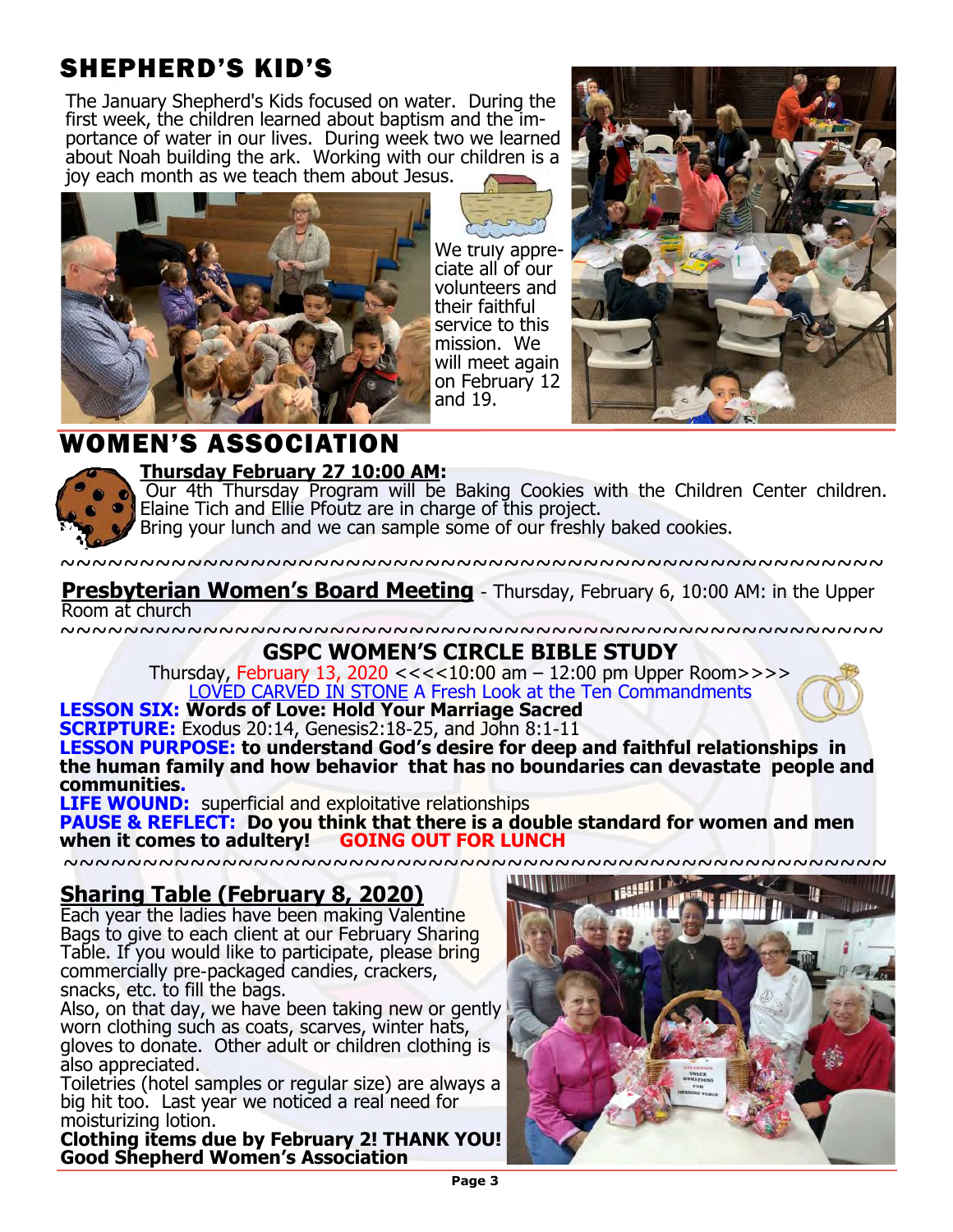# REQUESTS FOR OUR PRAYER WARRIORS



Carolyn Foy, Ashley's late Aunt Kay Furlong, her late cousin Randy Dabney Jr. & their family, Jennifer Doane's friend Cindy, Freddie Sloan, her late brother & family, Donald Canary, Richard Rheylan Shunk, parents Jenna & father Seaver Shunk, big brother Aiden Shunk & medical team, Marcies grandson-in-law Brenden S., Michaele Gilpatrick, Little Ryland, his family & medical team, Marge E. Marge, Philip Pugh, Jeanette Ford, Marcie Jackson's daughter-in-law's father, the late Ronnie H. & family, Kathy's friend Pam McCracken, Jeanette Ford, Mother Miller, the late Rachael Reid & her family, and Nancy McCaslin.

If you or someone you know has a need that you would like to submit a prayer request for, please reach out to our prayer team at: **[gsprayers@juno.com](mailto:gsprayers@juno.com)**

# SPOTTED AROUND JOPPATOWNE!

Every morning I drive by the smiling faces of our before and after care children waiting patiently for their school bus.

Rachel Williams was kind enough to send us this picture. I regularly hear them outside singing songs and laughing to pass the time!

# 2020 COMMUNION SCHEDULES

February, 2 Joan & Wayne Douglas (Team 4) March, 1 Susan Thompson & Cindy Prevatte (Team 5) April, 5 Jane & Gary Workman (Team 1) May, 3 Elaine & Jerry Tich (Team 2) June, 7 Jeannette & Jim Petnic (Team 3) July, 5 Joan & Wayne Douglas (Team 4) August, 2 Susan Thompson & Cindy Prevatte (Team 5) September, 6 Jane & Gary Workman (Team 1) October, 4 Elaine & Jerry Tich (Team 2) November, 1 Jeannette & Jim Petnic (Team 3) December, 6 Joan & Wayne Douglas (Team 4) December, 24 Susan Thompson & Cindy Prevatte (Team 5)



# COFFEE HOUR

Just want to remind everyone that only the assigned coffee hour team is to be in the kitchen for safety purposes. The floor gets slippery and the stoves/ ovens get hot. Also, please do not make "to go" trays while the congregation is still eating. Leftovers, if there are any, belong to the person on the assigned team who brought them, if they want to give them away they will make that announcement at the conclusion of coffee hour. Thanks for understanding!

# FEBRUARY SCHEDULES

|         | <b>Ushers:</b>        | <b>Tellers:</b> | <b>Lay Readers:</b> | <b>Children's Time:</b> |
|---------|-----------------------|-----------------|---------------------|-------------------------|
| Feb. 2  | Petnic, McKemy        | Bohns & Kent    | Cindy PreVatte      | Keith Roberts           |
| Feb. 9  | Tich, Workman,        | Starke &        | Kathy Young         | Delores Barr            |
|         | Morgan                | Webster         |                     |                         |
| Feb. 16 | Douglas, Webster,     | Pfoutz &        | Soung Hee           | Edie Burns              |
|         | Starke, Shuttlesworth | Wagener         |                     |                         |
| Feb. 23 | Maas, Wronowski       | PreVatte &      | <b>Vickie Maas</b>  | Cindy PreVatte          |
|         |                       | Workman         |                     |                         |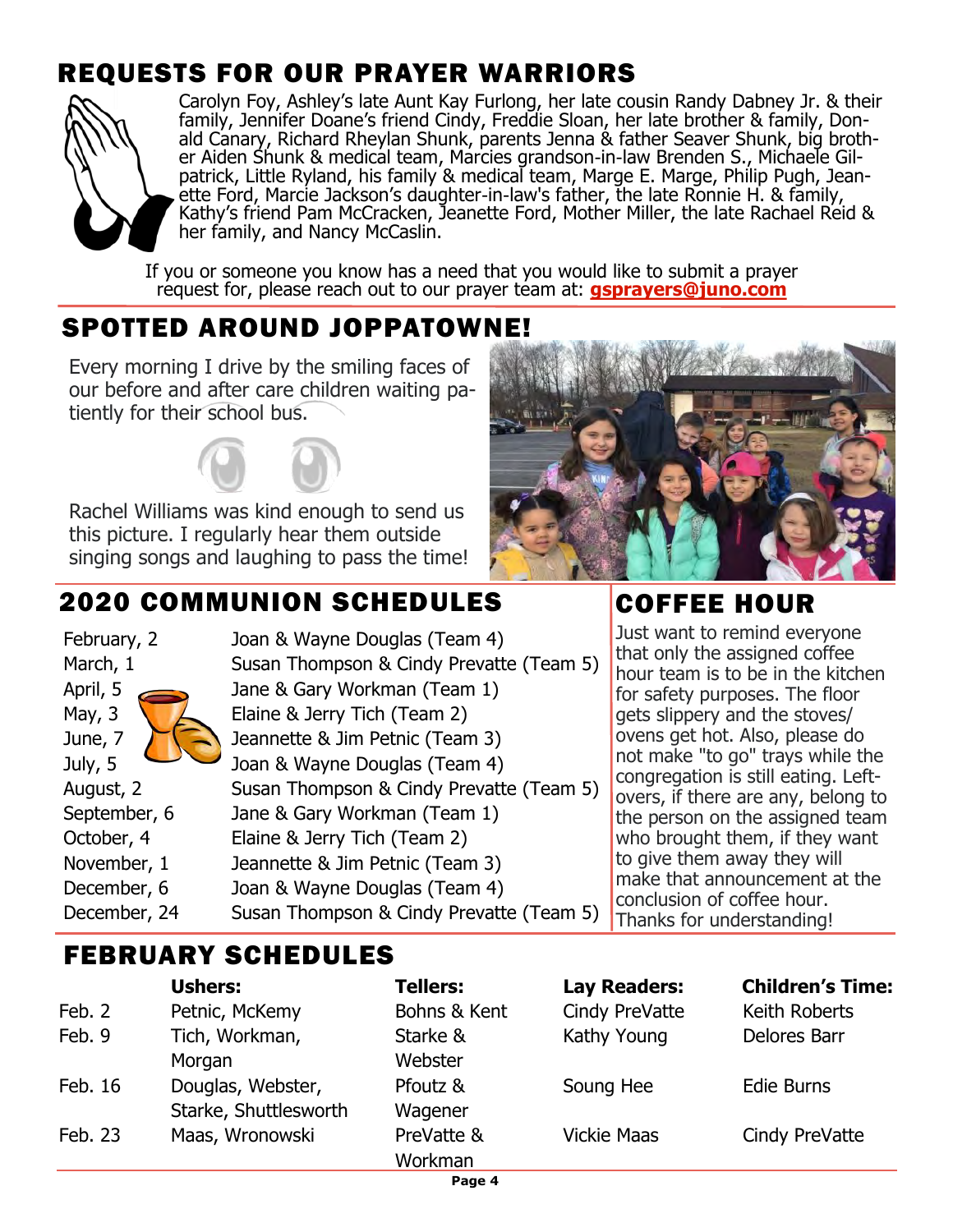| Saturday, 1                                             | Casey Cares Fundraiser begins! Now<br>Through April 12th                                                                                                                |
|---------------------------------------------------------|-------------------------------------------------------------------------------------------------------------------------------------------------------------------------|
| Sunday, 2                                               | Team Jesus! Sport your Sport gear!<br><b>Adult Sunday School 9:30</b><br>Worship & Communion 11:00<br>Coffee 12:00                                                      |
| Wednesday, 5<br>Thursday, 6<br>Saturday, 8<br>Sunday, 9 | <b>Choir 7:30</b><br>Presbytery Women's Board Meeting 10:00<br>Sharing Table 10:00<br><b>Adult Sunday School 9:30</b><br>Worship 11:00<br><b>Congregational Meeting</b> |
| <b>Wednesday, 12</b>                                    | Coffee 12:00<br>Shepherd's Kid's 5:30<br><b>Choir 7:30</b>                                                                                                              |
| Thursday, 13<br>Sunday, 16                              | GSPC Women's Bible Study 10:00-12:00<br><b>Adult Sunday School 9:30</b><br>Worship 11:00<br>Church Membership Meeting 4:00<br>Movie Night! 5:00                         |
| <b>Wednesday, 19</b>                                    | <b>YARN DEADLINE! :)</b><br>Shepherd's Kid's 5:30                                                                                                                       |
| Sunday, 23                                              | <b>Choir 7:30</b><br><b>Adult Sunday School 9:30</b><br>Worship 11:00                                                                                                   |
| Thursday, 27                                            | Coffee 12:00<br>4th Thursday Program - Cookie Baking 10:00                                                                                                              |

# MOVIE NIGHT IS BACK!

Come join us for our annual movie night on Sunday February 16th at 5:00 pm. Our feature film is the Overcomer. An American Christian drama. A high school coach and his basketball team face an uncertain future when their town's largest manufacturing plant shuts down, and families are forced to relocate.



Food and drink are provided. Invite a friend and share in this fellowship. Reserve your seats. Sign-up Sheet in the Narthex.



### **SESSION**

1. A Congregational meeting will be scheduled for late February to review the Pastor's Terms of Call and the Good Shepherd annual budget. Date to be announced soon. 2. The Children's Center Director met with Session to provide an update on the Children's Center summer activities and other items. Session discussed the idea of remodeling a downstairs room so that we could watch infants. Summer camp is going to include swimming.

3. The Session agreed to hire a cleaning service which will start on January 20th. Carla, who we rely on heavily now, will be hired by the service so she is not losing her job.